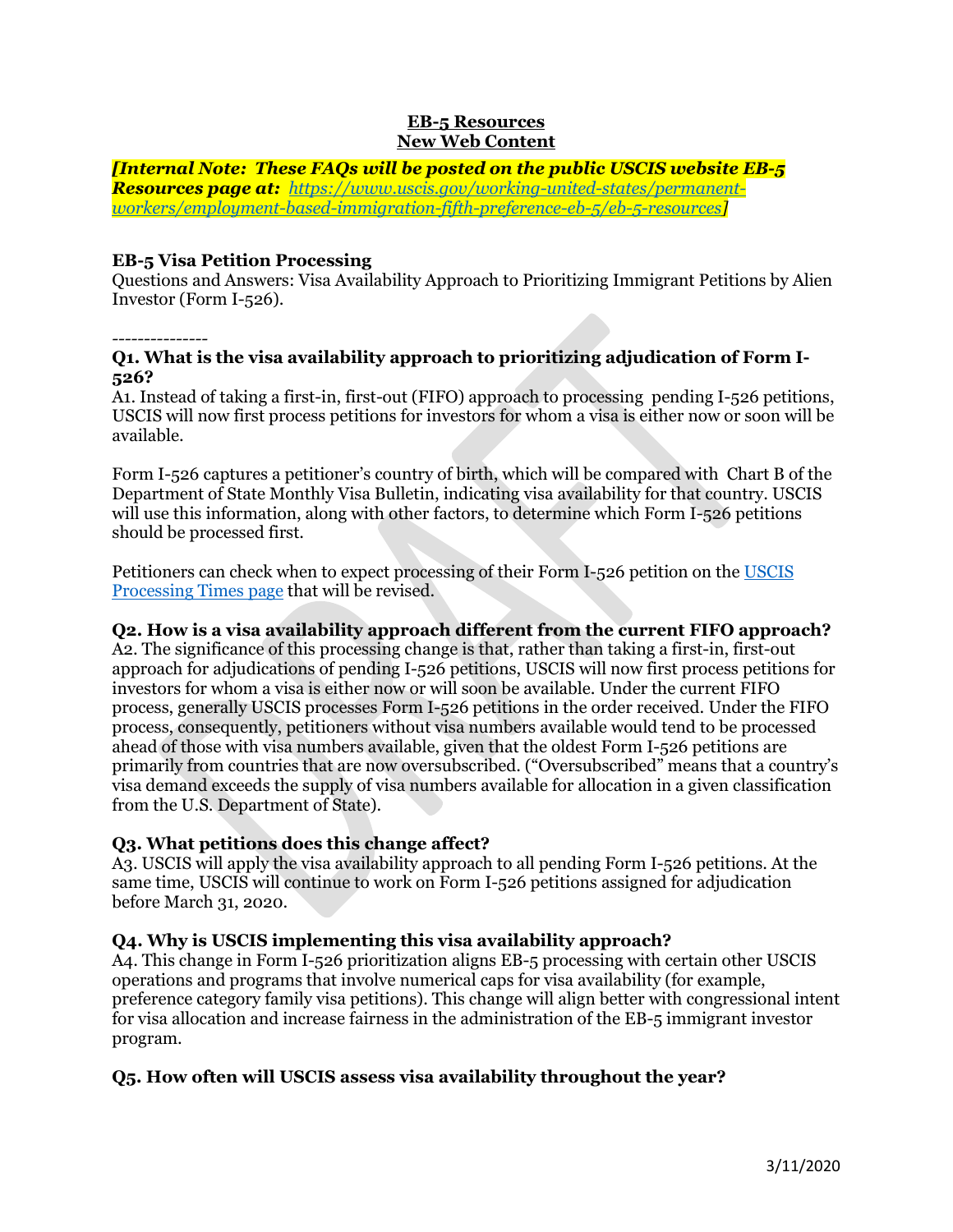A5. The USCIS Immigrant Investor Program Office (IPO) will assess visa availability monthly by reviewing the Department of State Monthly [Visa Bulletin.](https://travel.state.gov/content/travel/en/legal/visa-law0/visa-bulletin.html)

# **Q6. How will USCIS report Form I-526 processing times?**

A6. The USCIS Office of Performance and Quality will report processing times online, using a method similar to that of other operational components of USCIS that use a visa availability processing model.

#### **Q7. Agency priorities and resources may change. Does the new visa availability approach apply indefinitely or only for fiscal year 2020?**

A7. USCIS will implement the visa availability approach beginning March 31, 2020. USCIS is unable to speculate on future changes.

#### **Q8. How will USCIS handle expedite requests for Form I-526 petitions when a visa is not immediately available or available soon?**

A8. USCIS will review the expedite request in line with the agency'[s standard guidelines.](https://www.uscis.gov/forms/forms-information/how-make-expedite-request) An approved expedite means that USCIS will expedite processing by taking the application or petition out of order. Once USCIS has assigned the petition to an officer, the timeline for reaching an adjudicative decision will vary.

#### **Q9. How will USCIS respond to case inquiries for cases when a visa is not immediately available or available soon?**

A9. USCIS will create standard language for responses to such inquiries, which will inform the petitioner that the case remains pending and direct the petitioner to the USCIS processing time page.

# **Q10. Has USCIS considered the impacts of the change to petitions submitted before this update?**

A10. USCIS has considered potential adverse impacts and reliance interests, such as delays for those with already pending petitions from oversubscribed countries. USCIS sees many benefits to changing to a visa availability approach, specifically for petitioners from countries where visas are immediately available, because these petitioners would be better positioned to use their annual per-country allocation of EB-5 visas. Additionally, this change increases parity with other agency practices, aligns with congressional intent, and provides immediate relief for certain petitioners from underrepresented countries currently subject to significant wait times due to the current process. Moreover, this change does not create legally binding rights or penalties and does not change eligibility requirements.

# **Q11. How will USCIS handle cases where the investor may be eligible to charge his or her immigrant visa to a country other than the investor's country of birth?**

A11. If the investor would be eligible to charge his or her immigrant visa to a country other than the investor's country of birth, the investor should email IPO at

uscis.immigrantinvestorprogram@uscis.dhs.gov and and identify the foreign state of crosschargeability and the basis of cross-chargeability (for example, his or her spouse's country of birth). If the investor provides sufficient information or documentation, IPO will consider visa availability associated with the foreign state of cross-chargeability when determining whether to assign the Form I-526 petition for adjudication.

#### **Q12. If a petition remains pending for a year while awaiting immigrant visa availability and is ultimately denied because of a material change that occurs within that year, will the petition retain its priority date?**